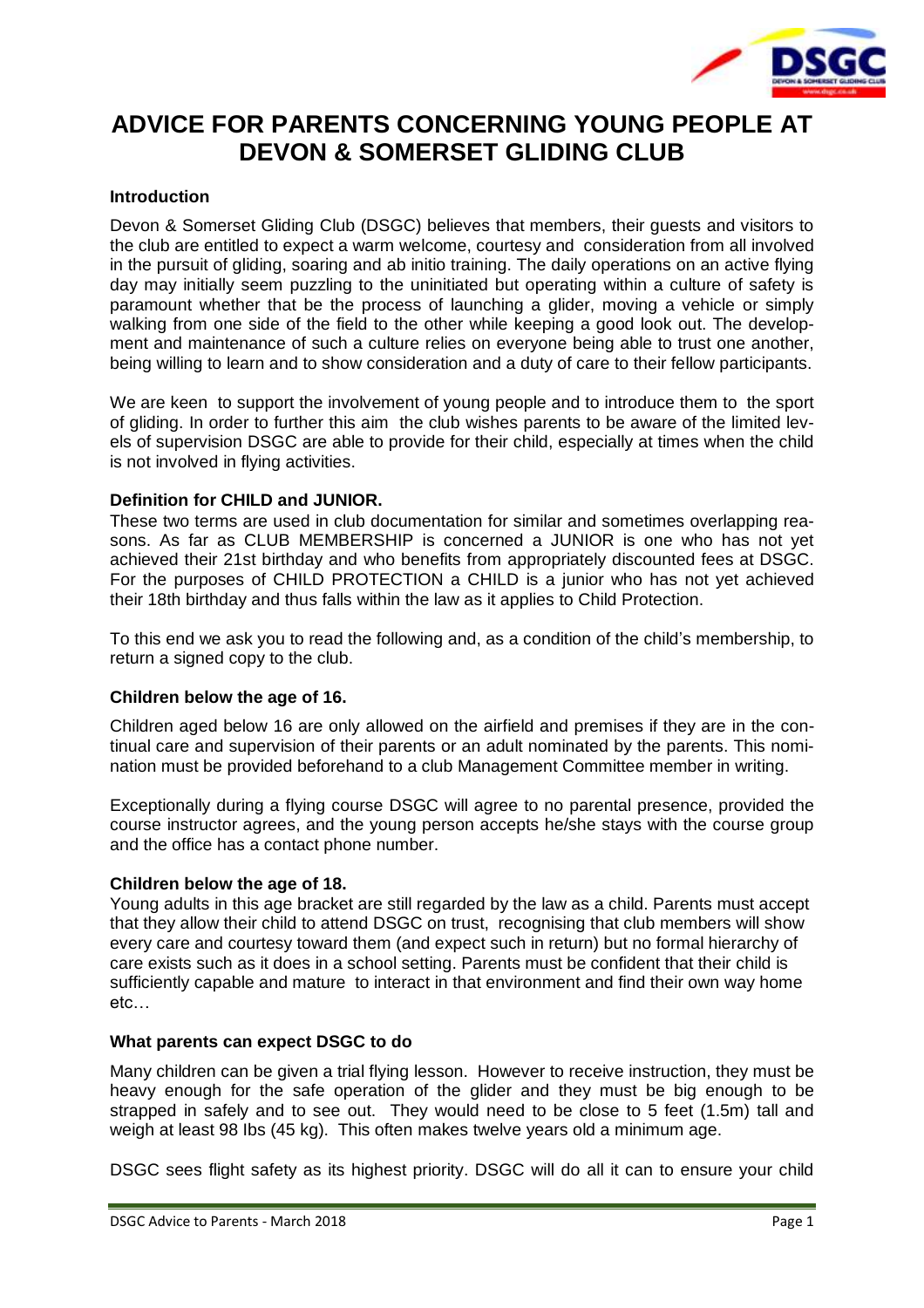

continues to be safe whilst involved in flying and ground activities. Briefings will commence with issues of general safety and progress to encompass ground operations and flying activities. Air and ground safety tuition continues well past the first solo stage.

Once the young person goes out to the launch point to fly, their flying and safe conduct on the ground is the concern of the instructors involved. In practice however any member is able to stop any activity in an instant if they deem a situation to be becoming unsafe. We would expect any member to look out for a new member and chat about how things are done or to explain why we follow the procedures that we do. The safety aspects of flying and ground operations are structured and are the responsibility of the Chief Flying Instructor. He or she devolves safety through all the instructors under him or her.

### **Parents need to understand**

Any young person joining DSGC is joining an adult members club and that all members of any age may come and go when they please with no formality. There is no hierarchy of care for young people such as may exist in a school, a swimming club or the Scouts. Apart from the start of a pre-booked course, there is no one here who checks a young person has arrived and who accepts a responsibility for them.

## **What DSGC cannot do**

DSGC does not attempt to provide supervision for young people other than that associated with our flying activities. When any young person is not flying they may return to the clubhouse, go home, or pursue other activities with friends, the club does not and cannot supervise this.

The Club tries to treat all members the same regardless of their age but certain rules and procedures do apply to those under 18. This is in line with statutory guidance on Child Protection.

- 1. Juniors aged below 16 cannot stay unsupervised at the club overnight (see pg 1).
- 2. Juniors aged 12 and older can participate fully in all Basic and Advanced ground tasks around the airfield, however, there are some restrictions (Please see the Ground Operations Manual for full details):
- 3. Those under 14 are not permitted to perform any ground task without supervision by an authorized club member (In any case involving club vehicles, the "supervisor" must remain in the vehicle with the child; In all other basic tasks, a "supervisor" must be nearby)
- 4. Those 14 and over, but under 16, can be authorized to participate fully; however for activities involving club vehicles authorization can only be given by an member holding a full driving license.

Sometimes young people want to stay at the club overnight either in tents or caravans that they provide for themselves. DSGC operates in daylight only and has no staff on duty at night. Although the airfield has gates and fences, unauthorised public access cannot be prevented as a footpath runs along the southern boundary. Parents must satisfy themselves that any overnight arrangements their children make are sensible and safe.

Another area of concern is transport to and from the airfield. The airfield has no public transport and although some young people who live within a few miles do cycle here the majority rely on their parents for travel. Parental transport is obviously ideal but not always possible. Your child may get to know a member here and be offered a lift, which may be ac-